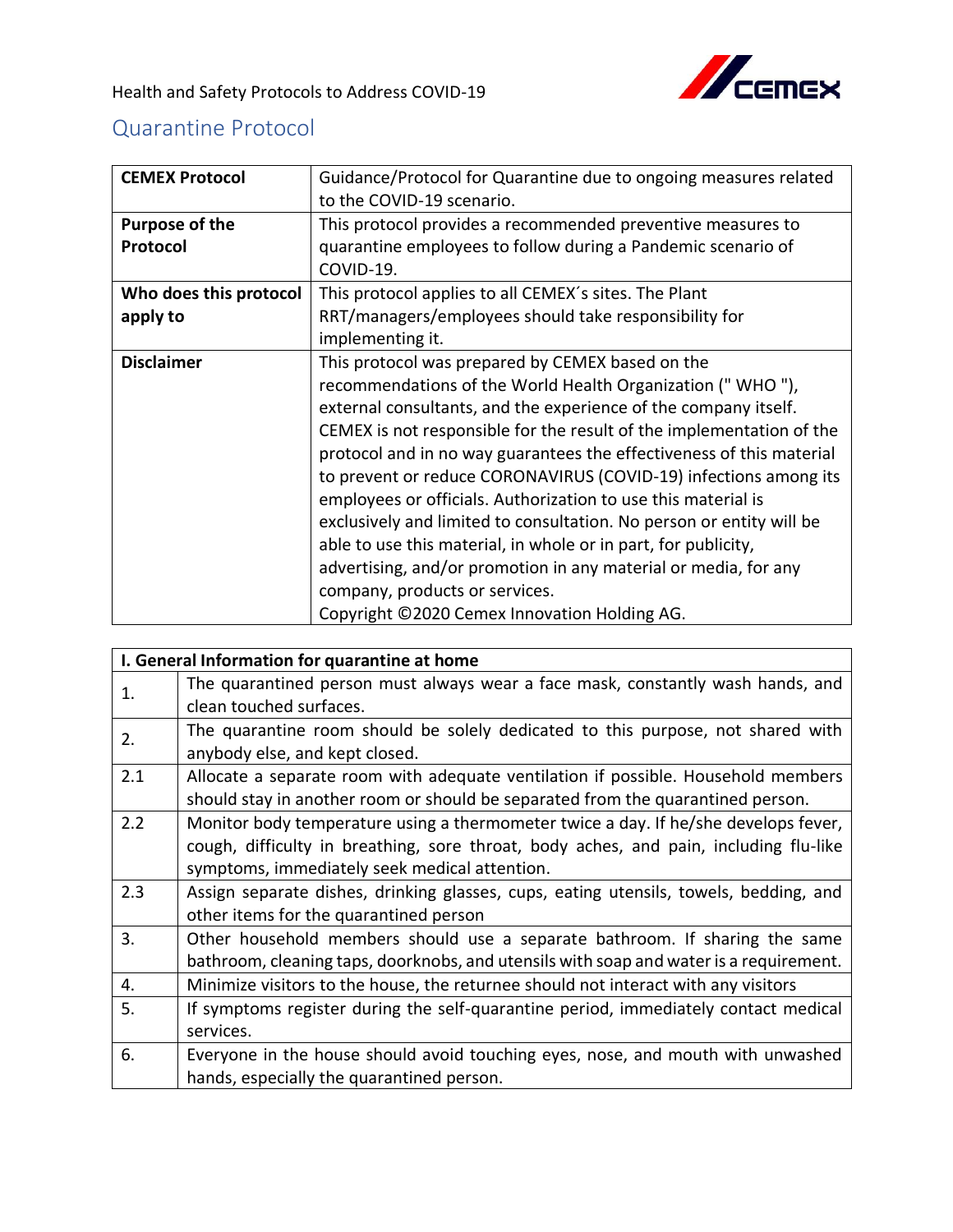

| II. Quarantine for confirmed Pandemic Cases |                                                                                          |  |
|---------------------------------------------|------------------------------------------------------------------------------------------|--|
| 1.                                          | Any employee that is diagnosed with the disease should advise CEMEX immediately          |  |
|                                             | and fill out a form detailing interactions with employees, areas within the work center  |  |
|                                             | that have been visited, and others.                                                      |  |
| 2.                                          | CEMEX HR will remain in constant contact with employees to monitor and evaluate          |  |
|                                             | the evolution of the virus and provide support, as necessary.                            |  |
| 3.                                          | An employee on quarantine should stay at home or in a designated building of a           |  |
|                                             | period of days to make sure the person not infected with pandemic-related disease. It    |  |
|                                             | is recommended requiring a "fully recovered, non-contagious" medical certification       |  |
|                                             | before returning to work                                                                 |  |
| 3.1.                                        | An employee may be placed on quarantine if they have been in contact or exposed to       |  |
|                                             | a person with an infectious illness, like a pandemic-related disease. This is because an |  |
|                                             | ill person may be infectious for days before they know they are sick.                    |  |

| III. Quarantine for people returning from medium-high risk locations travel |                                                                                     |  |
|-----------------------------------------------------------------------------|-------------------------------------------------------------------------------------|--|
| 1.                                                                          | All travels should be avoided during the quarantine                                 |  |
| $\overline{2}$ .                                                            | Employees that have been required to travel internationally to medium and high-risk |  |
|                                                                             | locations should initiate a self-imposed 14 quarantine upon arrival to their home   |  |
|                                                                             | location and report the situation to HR immediately.                                |  |

| IV. Quarantine for people with disease-like symptoms |                                                                                                |
|------------------------------------------------------|------------------------------------------------------------------------------------------------|
| $\overline{1}$ .                                     | Employees that exhibit disease-like symptoms (i.e. Fever higher than 37.3 $\degree$ C / 99.1 F |
|                                                      | and/or any of these symptoms: cough, shortness of breath) should stay home and be              |
|                                                      | tested as soon as possible and follow local authorities' recommendations.                      |
| 1.1                                                  | If testing is unavailable, employees should remain at home at least 14 days following          |
|                                                      | the onset of the symptoms. The employees should remain in constant contact with                |
|                                                      | CEMEX to monitor and evaluate the evolution of symptoms.                                       |

| V. Quarantine for people who have been exposed, but are not ill |                                                                                     |
|-----------------------------------------------------------------|-------------------------------------------------------------------------------------|
| 1.                                                              | An employee should be placed on quarantine if they have been in direct contact or   |
|                                                                 | exposed to a person with a confirmed diagnosis of COVID19. This is because an ill   |
|                                                                 | person may be infectious for days before they know they are sick.                   |
| 2.                                                              | These employees should remain in quarantine until they have been tested or          |
|                                                                 | completed a period of 14-days. If no symptoms are present, the employee is expected |
|                                                                 | to resume duties at the end of the 14 days.                                         |
| $\overline{3}$ .                                                | In the case of exposure, the employee should consult with HR and the local RRT to   |
|                                                                 | determine the degree of potential exposure as well as the indicated action plan.    |